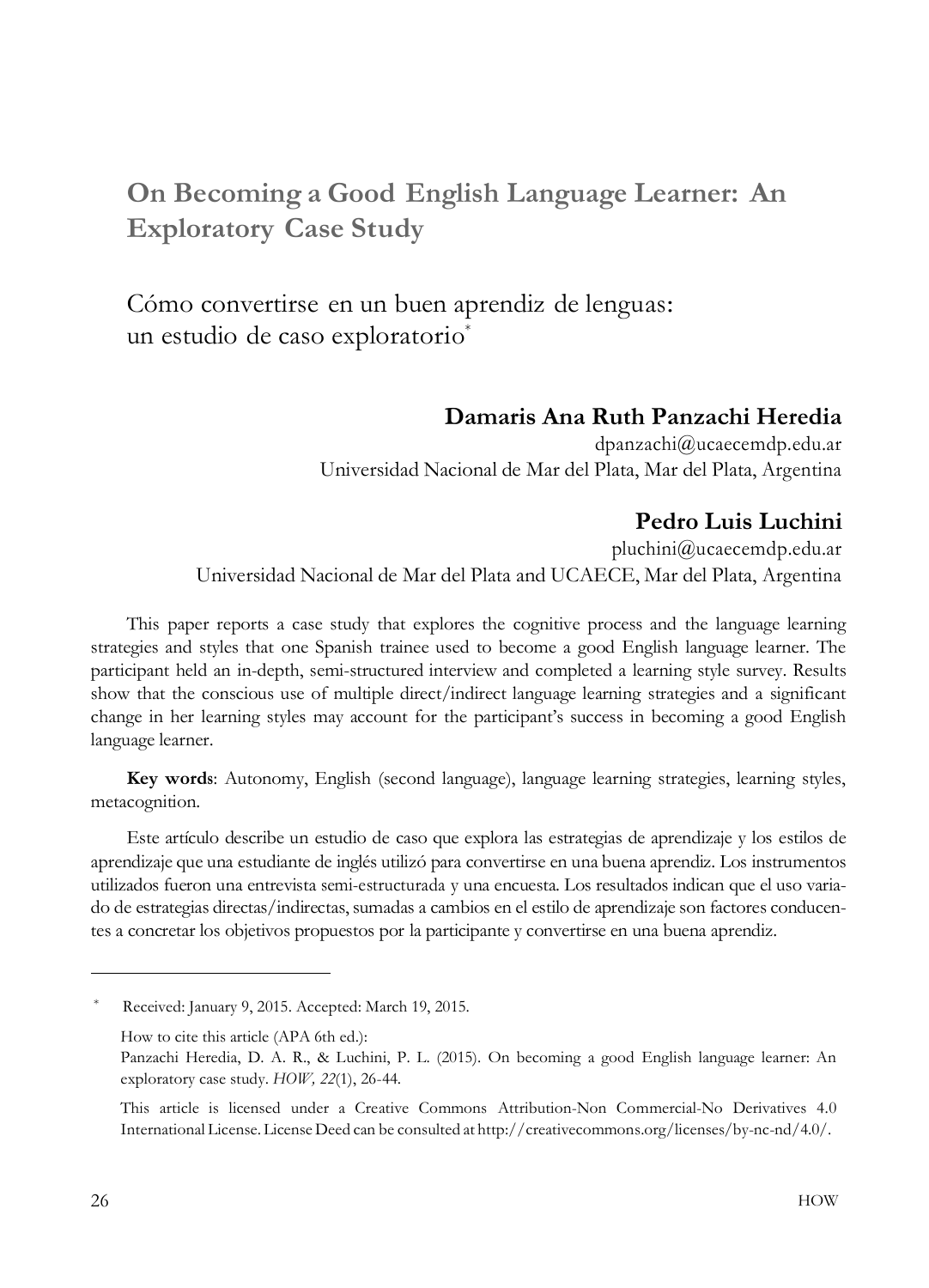**Palabras clave:** autonomía, estilos de aprendizaje, estrategias de aprendizaje, inglés (segunda lengua), metacognición.

#### **Introduction**

It is often the case that in most English teacher training programs (ETTP) around the world, English language development courses generally become the major obstacles that learners have to overcome on their way to getting their degrees. To pass such courses, they need to be able to use the L2 (second language) appropriately in different communicative situations. Trainees need to be able to talk about different content areas, manipulate linguistic components accurately such as grammar, vocabulary and pronunciation, and make use of an array of language learning strategies and styles that facilitate acquisition (Griffiths & Oxford, 2014; O'Malley & Chamot, 1990; Oxford, 2002; Oxford et al., 2014).

Although many of these learners experience disappointment in the accomplishment of this end, some others manage to accomplish it effectively. These successful L2 learners are known as *good language learners* (henceforth, GLLs) (Rubin, 1975). Without external assistance from mates, tutors, or instructors, these learners manage to develop self-regulated efficacy and thus improve their linguistic performance (Oxford et al., 2014; Skehan, 1995). Autonomy is a predictor of L2 acquisition, and along with the appropriate use of learning strategies and styles, these factors have a positive effect on students' command of L2 (Griffiths & Oxford, 2014; Ma & Oxford, 2014). This case study (Cohen, Manion, & Morrison, 2000) sets out to explore the cognitive process and the language learning strategies and styles that one trainee enrolled in the ETTP used to become a GLL. The participant held an in-depth, semi- structured interview and completed a learning style survey (see Appendix 1). Information coming from these two instruments of data collection was cross-checked to validate findings. We expect that the results of this study will provide some useful information to other L2 learners in similar situations as well as to language instructors in charge of L2 development courses.

# **Two Relevant Concepts:** *Good Language Learner* **and** *Learning Strategies*

Several studies show that not all individuals acquire an L2 in the same way or with the same degree of success. Rubin (1975) was one the first researchers to be concerned with the characteristics which enable some individuals to perform better than others at learning an L2. She describes three variables: aptitude, motivation, and the opportunity which GLLs possess or may create. Whether the first variable can be modified is unknown. There is debate both for and against. On the optimistic side, researchers believe that an individual's aptitude to learn an L2 may be improved by implementing diverse learning strategies. As to the second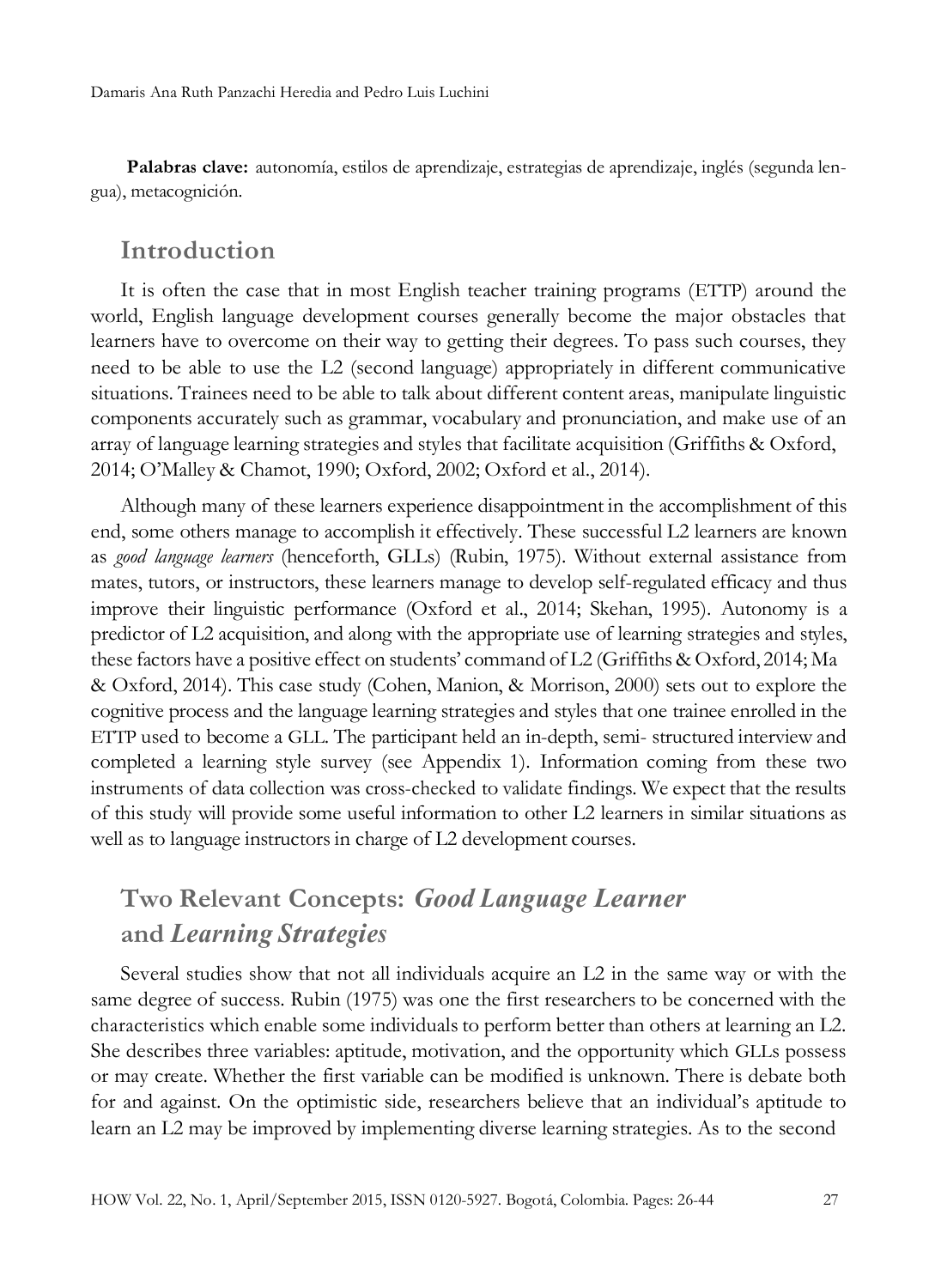variable, motivation is usually classified as intrinsic when the driving force to learn the language arises from a genuine interest either in the language itself or in a desire to achieve personal growth. Motivation is classified as extrinsic when the interest to learn an L2 comes not from within the individual, but from an external source. The third variable comprises the opportunities that learners have or find to practice the L2. GLLs look for chances to use the language both inside and outside the classroom. Research in the area indicates that GLLs make use of an array of language learning strategies and styles, and that these strategies and styles should be re-defined, classified and explored further.

On their part, O'Malley and Chamot (1990) studied ways of processing information that enhances its comprehension, learning, and retention. Their studies came from a concern for identifying the characteristics of effective learners. They arrived at three important conclusions regarding the use of learning strategies. First, mentally active learners are better learners. Those students who consciously make links between what they already know and new materials have better comprehension and recall than those who do not. Second, strategies can be taught. If strategies are taught and students are given classroom time and opportunities to practice the L2 using them, they will learn more effectively than those students who do not go through such experiences. Third, academic language learning, in particular, is more effective when the use and development of language learning strategies are promoted.

Ehrman and Oxford (1990) set out to research the learning strategies employed by language learners as well as the different learning styles. These authors define them as: "the often conscious steps or behaviors used by language learners to enhance the acquisition, storage, retention, recall, and use of new information" (p. 40). According to these authors, strategy use is related to becoming more self-directed and can help improve students' performance. While the relationship between strategy use and proficiency is quite complex, they agree that more proficient learners "appear to use a wider range in a greater number of situations than do less proficient learners" (p. 42).

In their studies, Naiman, Frolich, Stern, and Todesco (1996) identified three attributes of GLLs. First, they are actively involved in their language learning process, either right from the beginning or later on. Second, they find ways to overcome the obstacles they face, whether these obstacles are linguistic, affective, or environmental. Finally, they monitor their own performance by studying, practicing, and becoming involved in communication. Regarding the use of learning strategies, Naiman et al. state that "certain attributes [were] common among GLLs, especially with regard to strategies and techniques they had employed" (p. 99).

Several authors classify learning strategies in different ways. Ehrman and Oxford's (1990) classification seems to be the broadest. They divide strategies into two groups: direct and indirect. Direct learning strategies involve using the language, retrieving and storing information, and manipulating the language. Indirect strategies complement the previous group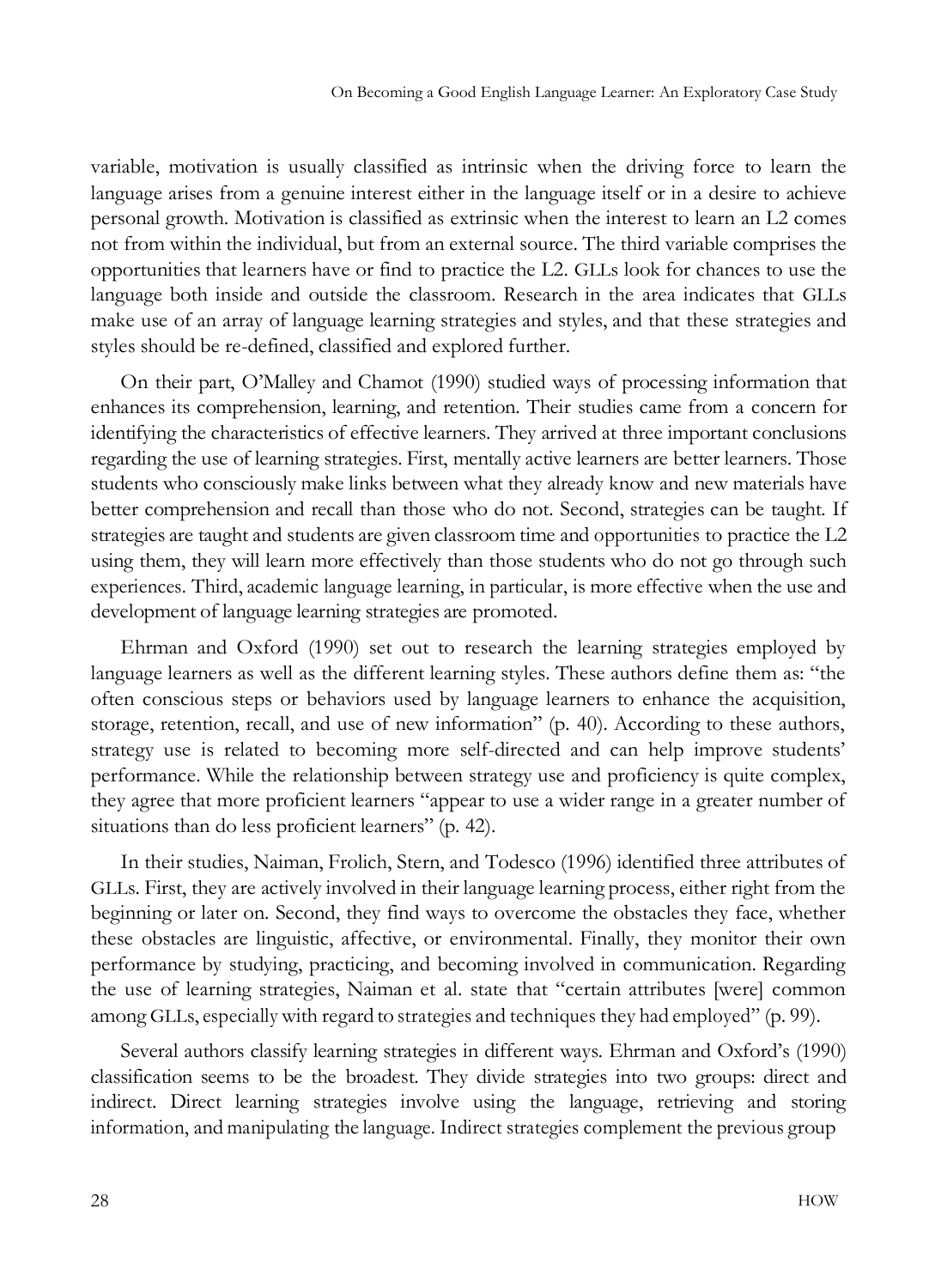and support language learning. These include metacognitive strategies, which are used for organizing and evaluating the learning process; affective strategies used for managing emotional states and attitudes; and social strategies used for learning cooperatively with others.

# **Research Questions**

In this study we aim to explore, analyze, and describe the different paths taken by an L2 learner to become a successful autonomous language user. It is well-known that language learning strategies and learning styles play a crucial role in second language acquisition. Guided by this claim, this paper sets out to find plausible answers to these research questions:

- 1. Can language learners *learn* to modify their own learning styles?
- 2. Which language learning strategies do GLLs often use?
- 3. Can learners manipulate some of their cognitive processes to promote L2 learning? If they can, then, how does that happen?

## **Method**

Case studies provide fine-grained, detailed information which aims at understanding a bounded phenomenon by examining in depth, and in a holistic manner, one particular instance of the phenomenon (Schmidt, 1983). Case studies can be used to complement other, more coarsely grained—often large scale—kinds of research. The present study attempts to distinguish unique features which would otherwise be lost in large scale studies. It will focus on an individual actor and explore the cognitive processes and learning strategies involved in becoming a GELL. By providing insights into similar cases, it may assist in interpreting and informing other similar cases and situations (Cohen et al., 2000).

### *Instruments for Data Collection*

The participant completed a learning style survey adapted from Cohen, Oxford, and Chi (2009) (see Appendix 1). The survey comprises eleven different aspects of the subject's learning style and the answers range on a scale from 0 (never) to 4 (always). Some of the most relevant areas covered by this instrument include receiving and processing new information; committing material to memory; and dealing with language rules, multiple inputs, and response time. This survey was followed by a personal, semi-structured interview (see Appendix 2). The interview revolved around the changes Silvina<sup>1</sup> (the subject chosen for this

<sup>1</sup> For ethical reasons, the participant's real name has been changed to protect her identity.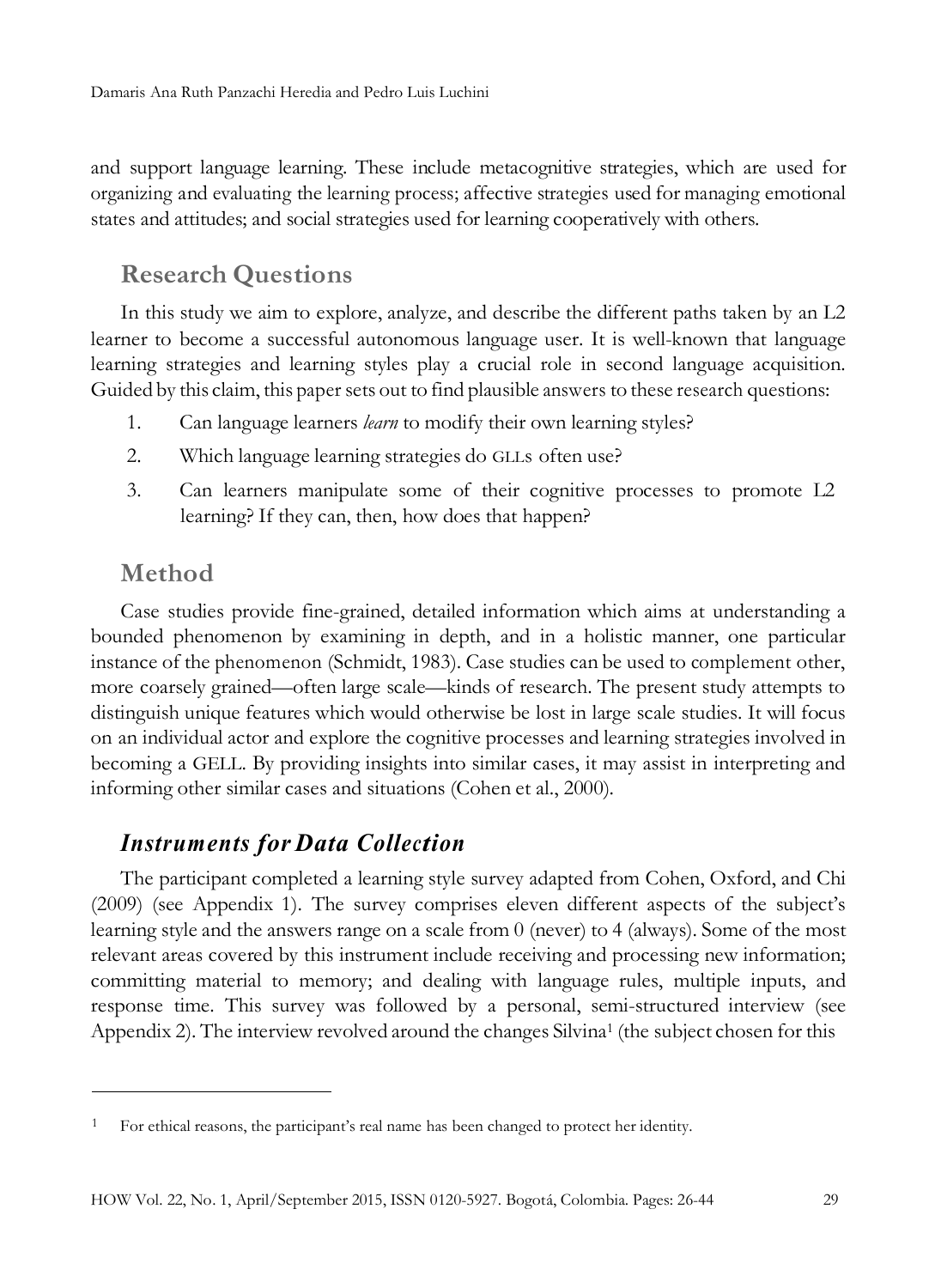study) implemented to become a good language learner. She was asked to describe in detail her unsuccessful attempts to pass a final exam in college. During a three-year period, Silvina failed a phonetics exam twice. Silvina was encouraged to explain how she had prepared for those two examination instances. Then, she was requested to discuss the steps she took to come closer to her goal of becoming a good language learner. Finally, data coming from these two instruments of data collection were cross-checked to validate findings.

### *Participant's Background and Context*

When data were collected, Silvinawas twenty-eight years old. She is a sharp student who is aware and confident of her learning preferences. In fact, she takes advantage of several learning styles and employs a wide range of learning strategies even though she relies heavily on rote learning. She is quite extroverted and is not embarrassed or inhibited to take risks inside and outside the classroom. She is a highly deductive learner. She claims that learning is easier when given specific rules and information from the outset of a task or new teaching point. However, she does not spend time analyzing these rules once she is involved in production. She also relies heavily on her intuition.

Silvina is a native Spanish speaker who became an English language teacher in 2013, before having her first baby. She graduated from a four-year teacher training program taught at *Instituto de Formación Superior*, in Mar del Plata, Argentina. Although she often encountered some linguistic obstacles along her course of studies to pass her English classes, she always managed to move forward successfully. Her biggest challenge, though, came in her last year in college when she had to take and pass a course on English pronunciation.

Her pronunciation teachers suggested she would have to improve her command of L2 considerably if she meant to pass her final test. She had always studied by rote learning, so she decided to use the same technique to tackle that test. However, that time her technique did not run entirely true to type, as she failed her final test twice in a row. That frustrating experience must have led her to reflect upon her approach to studying. Thus, she decided to make drastic changes in her learning style. She stopped committing to memory and began to develop the ability to read and understand texts as a basic requirement for learning.

## **Data Analysis and Findings**

## *The Learning Style Survey*

Silvina took approximately half an hour to complete this survey whose results are classified in eleven categories. It covers whether the learner is more introverted or extroverted, random-intuitive or concrete-sequential, closure-oriented or open, global or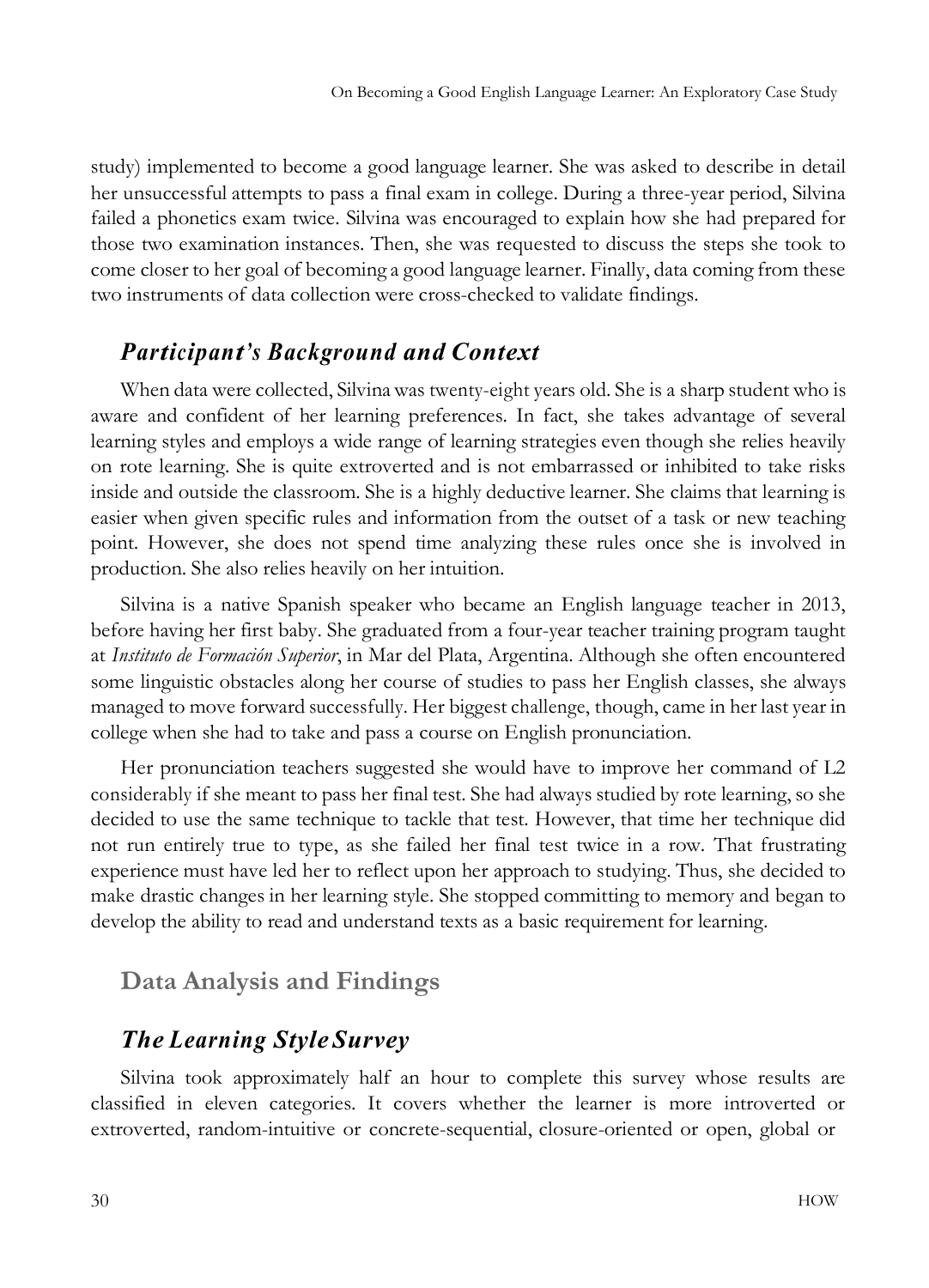particular, synthesizing or analyzing, sharpener or leveler, deductive or inductive, fielddependent or field-independent, impulsive or reflective, metaphoric or literal, and visual, auditory, or tactile/kinesthetic. As the survey was completed in English, Silvina required some assistance to answer a few questions, especially those formulated in the negative form. She was absolutely certain of her answers. Sometimes, she even selected her response before having read the entire sentence. Figure 1 illustrates, by means of a bar chart with values ranging from 1 to 9, how she deals with response time and impulsiveness. The tallest bar to the left indicates the highest value for impulsiveness.



**Figure 1.** Participant's Dealing With Response Time and Impulsiveness

The results from this survey indicate that Silvina is conscious of her learning style. When completing the questionnaire, she answered each question both quickly and confidently. This shows how important it is for each student to "understand the potential advantages and disadvantages of the varied components of his or her learning style profile, as well as the combined effects of these components" (Ma & Oxford, 2014, p. 111) while remaining open and flexible to adjust to given tasks.

The participant uses her senses and receives information in multiple, varied ways. She is mainly a visual learner who benefits from graphs, videos, colorful charts, and books. When preparing for her final exam (third time), her first step included writing down her own notes from the bibliography and writing summaries. Ma and Oxford (2014) explain that "note-taking is a cognitive strategy preferred by visual learners, who learn better when they see the words written down" (p. 111). Yet, Silvina is also a tactile-kinesthetic learner, who enjoys doing projects and working on a task without having first thoroughly read the instructions. She also relies on the auditory style for remembering jokes and group discussions. Figure 2 shows the use of her physical senses, classified into visual, auditory, and tactile and enables getting a rapid overview of the measured values.

As regards receiving information, she is able to learn by both getting the gist of a piece of discourse and remembering specific details about it. Overall, Silvina is a flexible learner. She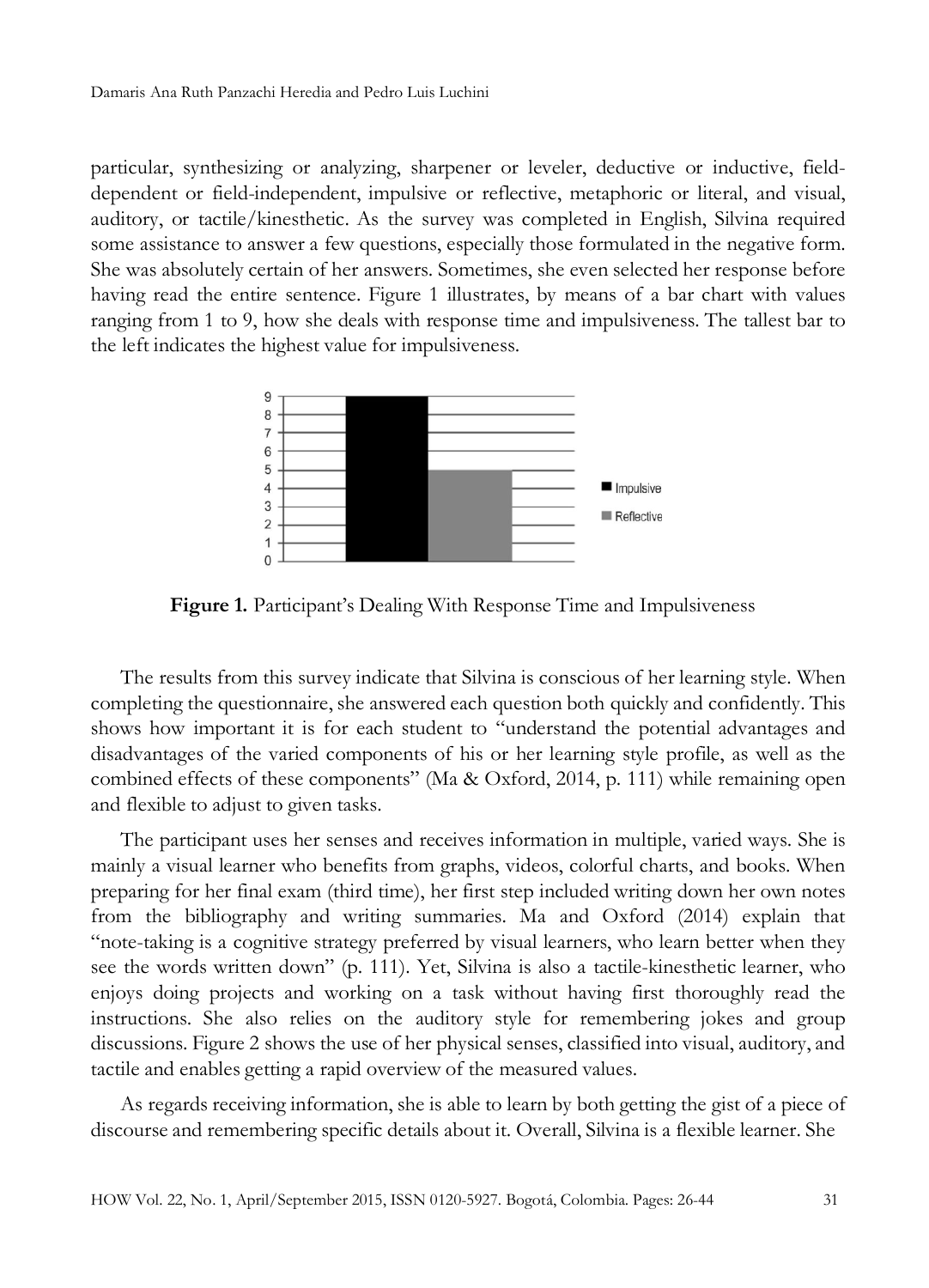

**Figure 2.** Participant's Use of Physical Senses

does not have a single way of going about tasks. When answering certain questions in the survey, she hesitated. She expressed her concerns stating she did not face all activities in the exact same way. Flexibility is another characteristic present in GLLs. They can "adapt their learning style to fit a learning task or purpose, while poor language learners rigidly refuse to change their learning styles, no matter what the task or purpose is" (Ma & Oxford, 2014, p. 111).

In other areas covered by this survey, Silvina has marked tendencies and preferences in her learning style. These areas include exposure to learning situations, processing information, committing material to memory, dealing with language rules, and dealing with multiple inputs. Silvina is undoubtedly an extroverted learner. She enjoys participating in the classroom and constantly looks for learning situations. The results of this survey describe this learner as a synthesizing one; that is, one who can both summarize material very well and paraphrase without difficulties. These findings are displayed in Figure 3. The bargraph to the left shows the learner's exposed preferences for learning, while the one to the right indicates how she processes information.



**Figure 3.** Participant's Exposure to Learning Situations and Processing Information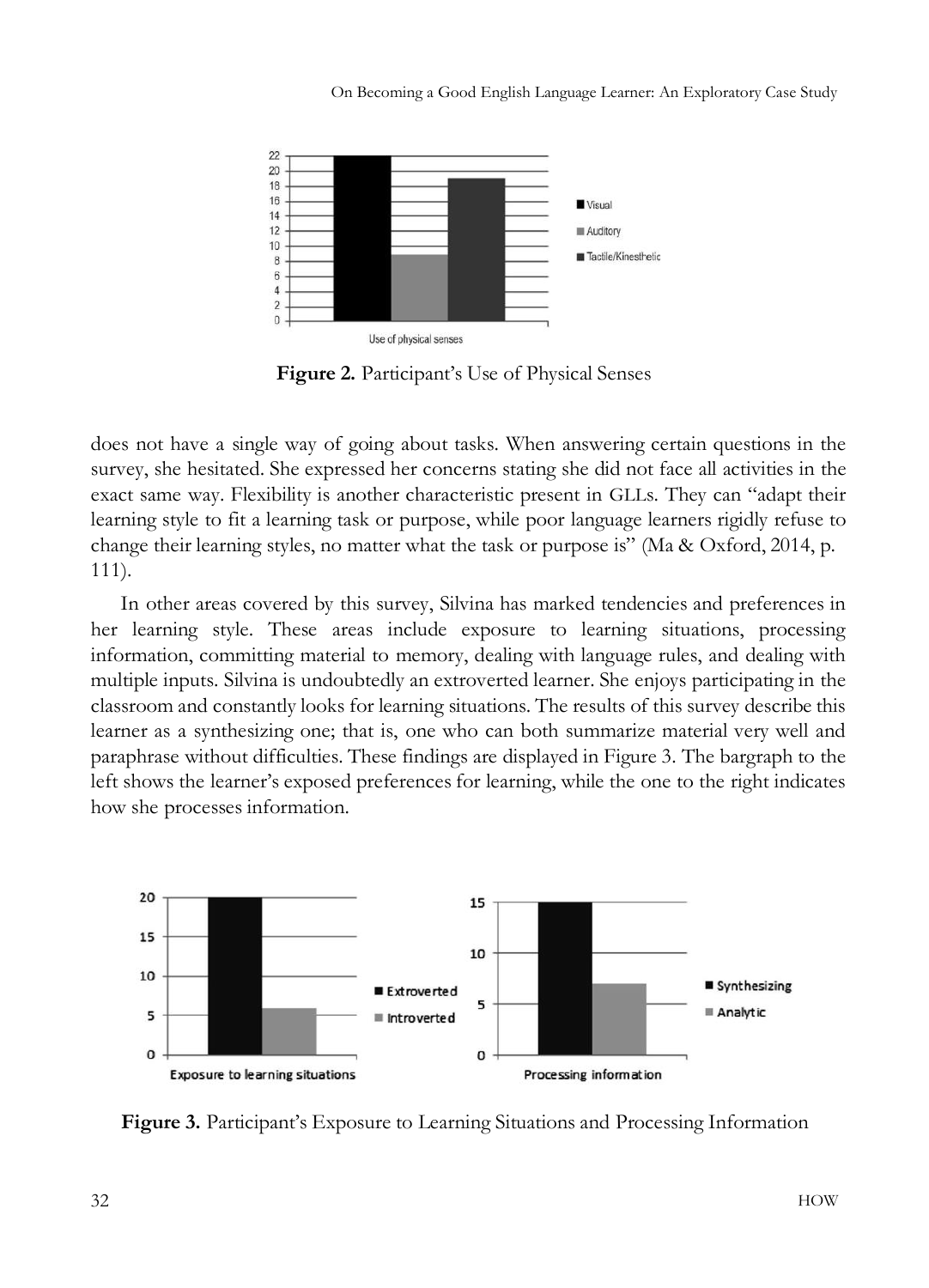Silvina enjoys pulling ideas together and finding similarities. These results correlate with data coming from the interview when she describes her learning process. This process of cross-checking information, coming from different sources, contributes to the reinforcement and validation of these findings.

This learner commits data to memory mostly by grouping concepts and materials together and focusing on their similarities, but without getting distinctions clear. Figure 4 shows she is a leveler learner, because oftentimes she is willing to merge similar memories or experiences and disregard their minor differences.



**Figure 4.** Participant as a Leveler Learner

She is also able to merge new experiences with previous ones and to store new material relating it to her previous knowledge. The way in which Silvina deals with language rules is very specific. Figure 5 illustrates how much of a deductive learner she is.



**Figure 5.** Participant's Dealing With Language Rules

She claims that starting from the rules is the easiest way for her. She begins with the general rule and then moves on to particular cases or examples. Figure 6 shows how she moves on from the global to the particular when processing information.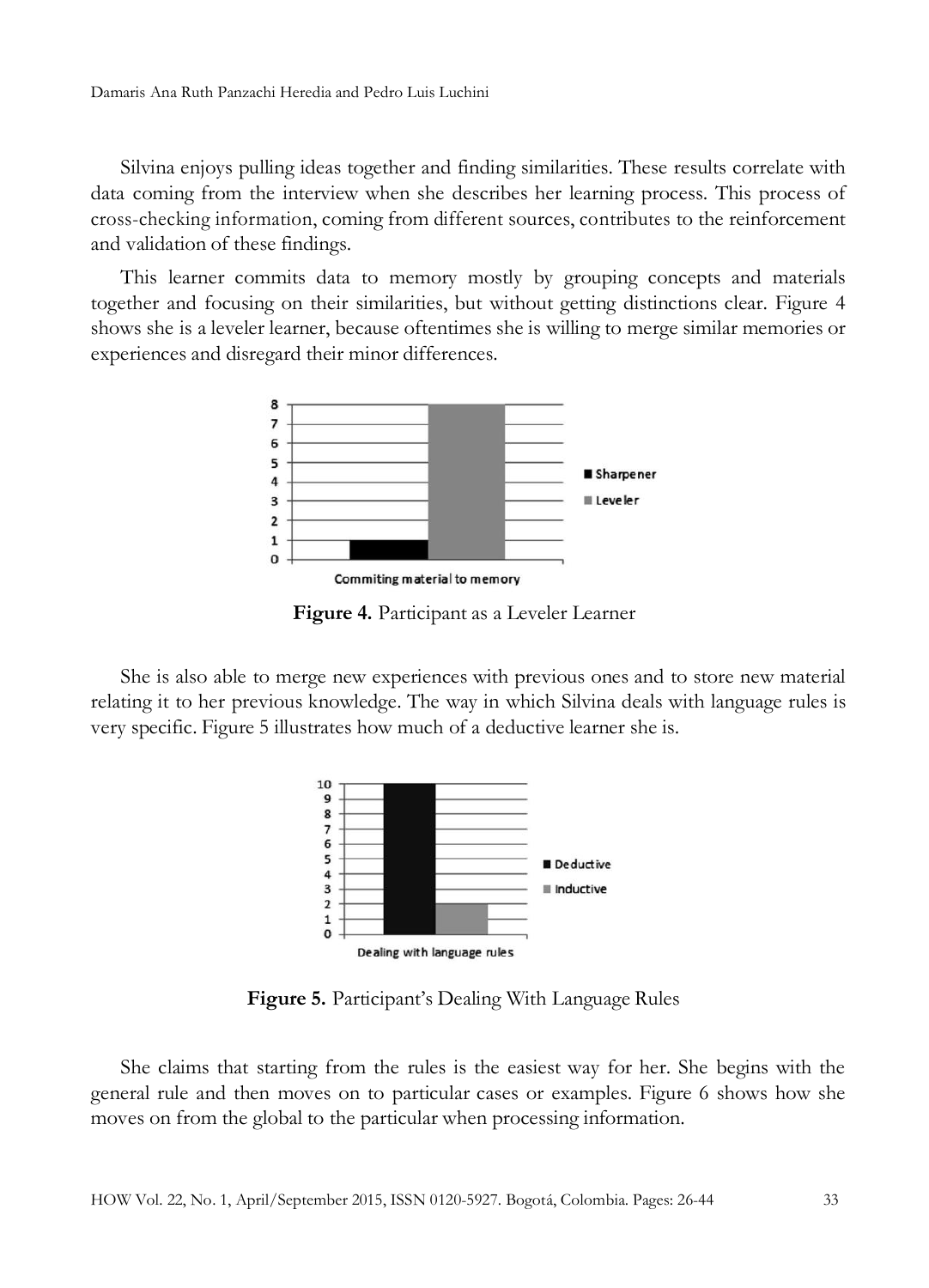On Becoming a Good English Language Learner: An Exploratory Case Study



**Figure 6.** Participant's Way of Processing Information

As can be observed in Figure 7, the results of the survey suggest that Silvina is a field-independent learner. She is able to abstract material from a given context despite distractions or hindrances. In other words, she has the ability to separate details from the surrounding context.



**Figure 7.** Participant as a Field-Independent Learner

Each aspect of an individual's learning style can have positive and negative effects in the learning process. Ma and Oxford (2014) suggest that learners metacognitively manage these effects, confirming "the importance of metacognitive thinking and planning on the part of the learner" (p. 111).

The first research question was to determine whether Silvina would be able to *learn* to modify her learning styles. The results of this survey indicate that Silvina *did* learn to change her learning styles. Originally, she relied exclusively on summarizing texts and memorizing those summaries in order to learn. As a synthesizing learner, she was able to both summarize material very well and paraphrase it without difficulties. However, when she realized she was having difficulties in her learning process, she set out to modify her learning styles.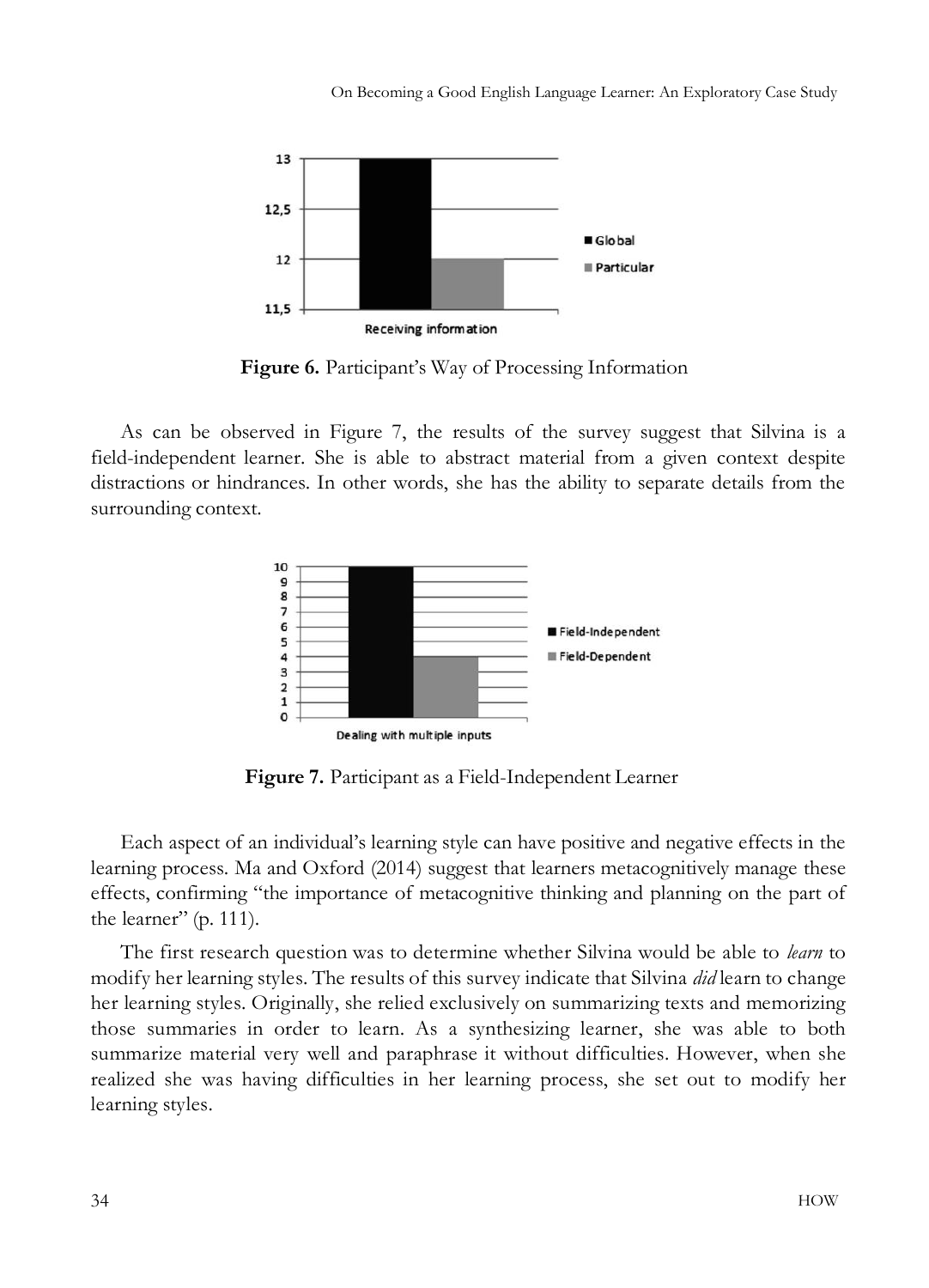Damaris Ana Ruth Panzachi Heredia and Pedro Luis Luchini

Data triangulation allowed us to see that she was able to change and adapt her learning style to meet her final goal. Retrieval of information is an example of this change. She decided she needed to stop memorizing isolated vocabulary items. Instead, she felt she needed to learn to establish meaningful connections and associations among them. In reference to this, at the interview, she said: "I think that the biggest mistake was that I was just trying to memorize vocabulary. And I didn't know how I could relate that vocabulary to English itself." Cross-checking this information with that coming from the survey, we can tell she was initially a sharpener, because she liked to distinguish small differences and to separate memories of prior experiences from memories of current ones. She could easily retrieve the different items because she stored them separately. On seeing that being a sharpener did not help her achieve her goal, she decided to implement a change in her learning style and thus became a leveler. If one is concerned about expediency, then being a leveler may be the key to communication.

As was said earlier, the results from the survey were complemented and cross-checked with those coming from an in-depth, semi-structured interview. This technique of data triangulation, emerging from different sources and instruments, strengthens the validity of findings and allows for further interpretations. Robust information will allow researchers to shed some light on the participant's learning process, as well as to discover the type of strategies employed to attain her goal of becoming a GLL.

#### *The Interview*

The semi-structured interview was held in L2 and lasted about thirty minutes. Silvina was eager to answer our questions and talk about her learning process. The interview revolved around the changes Silvina implemented to become a GLL. Initially, she was asked to describe how she had prepared for language tests before succeeding. Silvina described the manner in which she had studied and tried to improve her L2 to pass those exams. Then, she was asked to discuss how she was pushed to modify her course of action and the steps she needed to take which brought her closer to her goal of becoming a good language learner. With the benefit of hindsight, she was able to analyze and describe how she had studied in the past, how and why she thought she had failed her pronunciation test twice, and how she managed to change her learning styles to overcome that frustrating experience and succeed in her studies.

In our second research question we set out to investigate the language learning strategies that GLLs often use. We know that they often go through three vital phases. The first step they take is to become aware of their difficulties. Naiman et al. (1996) claim that GLLs manage to find different ways to overcome linguistic obstacles. For Silvina, after failing her final exam twice, that meant reflecting on her study methods because they had not worked out the way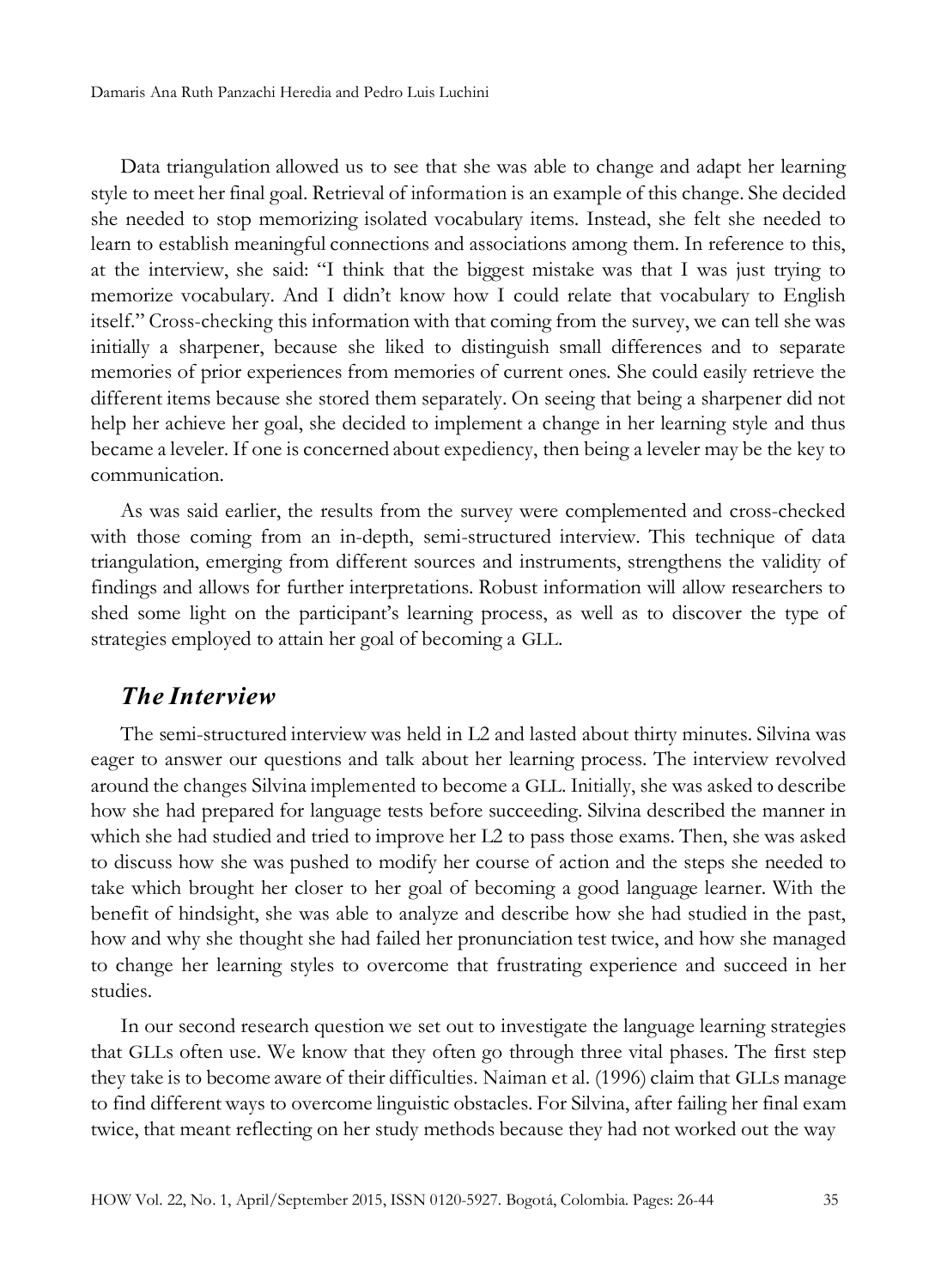she had expected. She claims that when she studied for her pronunciation tests, she had relied mostly on the reading and memorization of her summaries. This information is consistent with data coming from the survey, in which she reported that she often relies on rote learning as her favorite study technique. In hindsight, Silvina makes an interesting remark with regard to committing material to memory: "I think I never understood what I was reading."

She refers specifically to her approach to vocabulary learning as her biggest obstacle. She memorized specific lexical items without linking them to her previous knowledge, or to the English language system as a whole. Worded differently, she seldom made distinctions clear. There is here another overlap of information with data emerging from the survey, in which she rated herself a leveler student. In her own words: "I didn't know how I could relate that vocabulary to the English [language] itself."

It is interesting to see that after failing her final exam for the first time, she did not modify her study techniques. She continued reading and memorizing the same summaries she had prepared while taking the course. When asked why she had failed her final exam twice, she answered:

Because I didn't sit down and try to go beyond. I just memorized. Well, you asked me, I don't know, something that was a little bit outside the theory and I couldn't answer. Because I wasn't thinking.

As the results of the survey indicate, Silvina is a synthesizing learner. This means that summarizing was an easy task for her, and that she was rather effective at it, although it might not have given her the best results in the end.

The third research question inquired whether students can manipulate cognitive processes when learning an L2. Literature in the area indicates that by resorting to a wide array of language learning strategies, learners may influence their learning processes(Ma & Oxford, 2014). Once Silvina became aware of the obstacles on her way to becoming a GLL, she selected and combined relevant metacognitive strategies that she used for managing her whole learning process.

Silvina's next step to become a GLL consisted of becoming actively involved in her own learning process. She decided to record herself reading her summaries aloud. Then, she listened to her recordings instead of merely reading them again. In this way, Silvina began to take charge of her learning process. Only after these two initial phases was she ready for the third step: monitoring her own performance. She was able to identify mistakes in her production. She became aware of some mistakesin the use of pitch contours. She realized she was using rising tones when adding new information in cases in which she should have used falling tones, to signal finality. These changes in pitch direction brought about some communication problems with her interlocutors. Another prosodic feature that she felt affected her speechwas related to pause location and its correlate: fluency. She acknowledged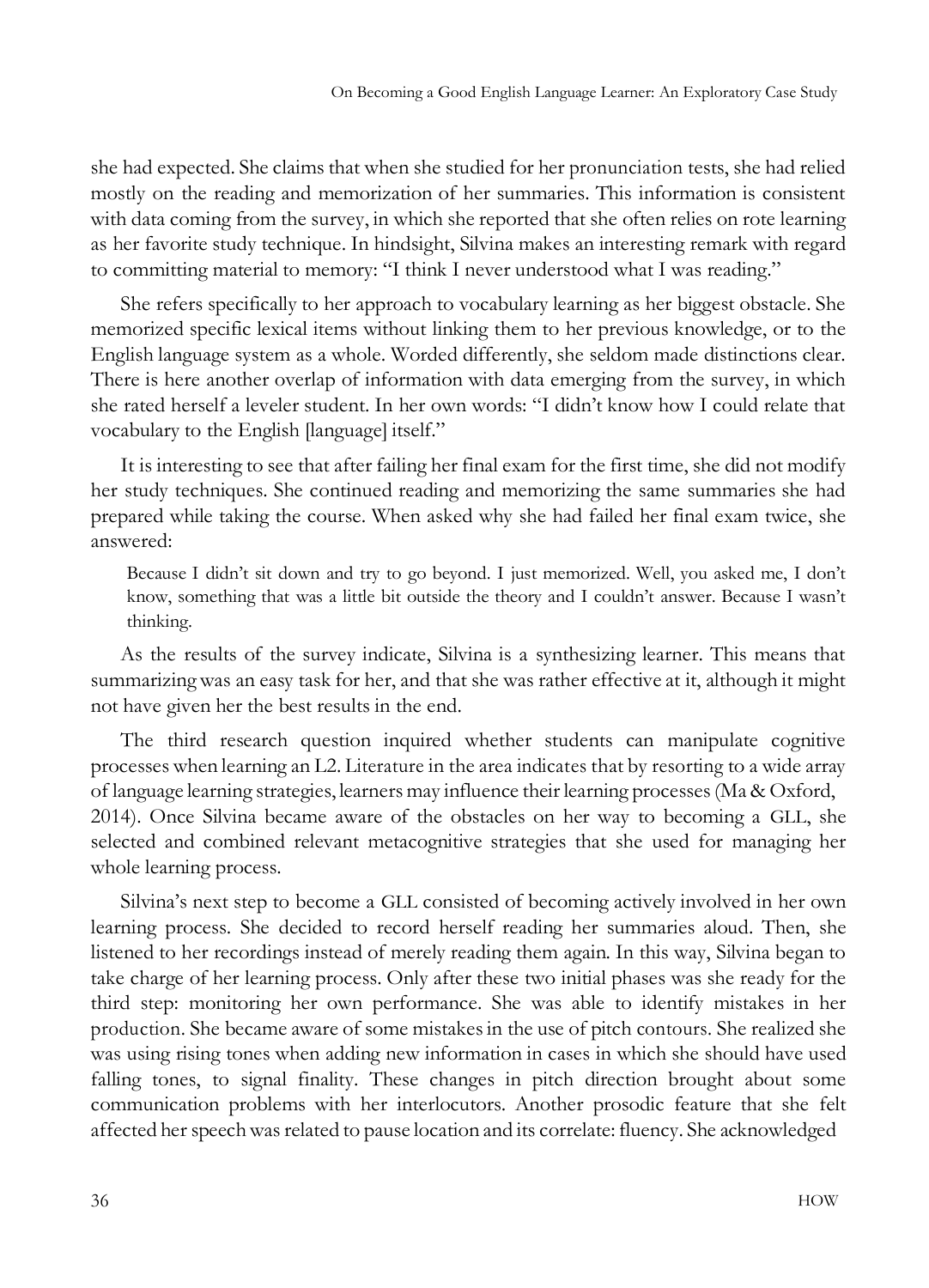that pause misplacement broke the temporal structure of her speech, and that also caused some misunderstandings in her messages. She also mentioned the importance of stress placement at both word and sentence levels for the attainment of mutual intelligibility. At the segmental level, she noticed some problems in the realization of some sounds, such as the production and distinction of the alveolar fricative  $[s]$  and its counterpart  $[z]$ ,  $[b]/[v]$ distinctions, and the production of some consonant clusters, especially those in word-initial position. She describes this process as follows:

I think in some way it is some kind of punishment. I mean I heard it, I heard it, over and over again. So I didn't stop until I was happy with my recording . . . because the first times that you hear it isn't nice. I mean it doesn't sound nice. I can't believe, I couldn't believe I was talking like that. So I recorded again and again and again and again. I'm not talking about recording two or three minutes, I mean they took like twenty minutes each.

At this point, it should be remembered that all the phonological aspects mentioned above had been formally introduced to Silvina and her classmates as part of the explicit instruction they received along the course they took. However, only after she reflected on her learning styles, and that was long after she had taken that course and failed her two final exams, was she able to improve them, working autonomously. She had no extra assistance from any teachers, tutors, or peers. From the interpretation of the data gathered, it can be seen that she adopted and followed a very systematic procedure to eradicate these problems and internalize the correct forms: (a) she noticed her mistakes, (b) she wrote them down, (c) she tried to fix them, (d) she practiced them by reading them aloud in a very controlled manner, and (e) she read and taped her summaries again, always focusing on those phonological areas that needed modification.

**Direct learning strategies.** Direct learning strategies are divided into three types: *memory*, *cognitive*, and *comprehension strategies.* During the semi-structured interview, Silvina discussed the wide array of cognitive strategies she relies on. O'Malley and Chamot (1990) define this type of strategies as those in which the learner interacts with the material to be learned by manipulating it mentally (as in making mental images) or physically (such as taking notes). Silvina physically manipulated the material, first by writing summaries and then by listening to them. She listened to her recordings whenever she had a chance, for instance on her way to work. She first recognized mistakes in sounds and then she modified them. She worked first with individual sounds, and then she contextualized them in fragments, and later in full sentences. Her practice combined insights of both naturalistic and more formal approaches to language learning. Regarding this last comment, she states: "The last times I recorded them, I already knew them by heart so I was talking."

Another cognitive strategy Silvina employed is that of analyzing and reasoning. She signals: "I tried to make a comparison between all the authors and what each author talks about, the years when they wrote their works. That also helped." She mentally manipulated the material by comparing different authors' points of view. This coincides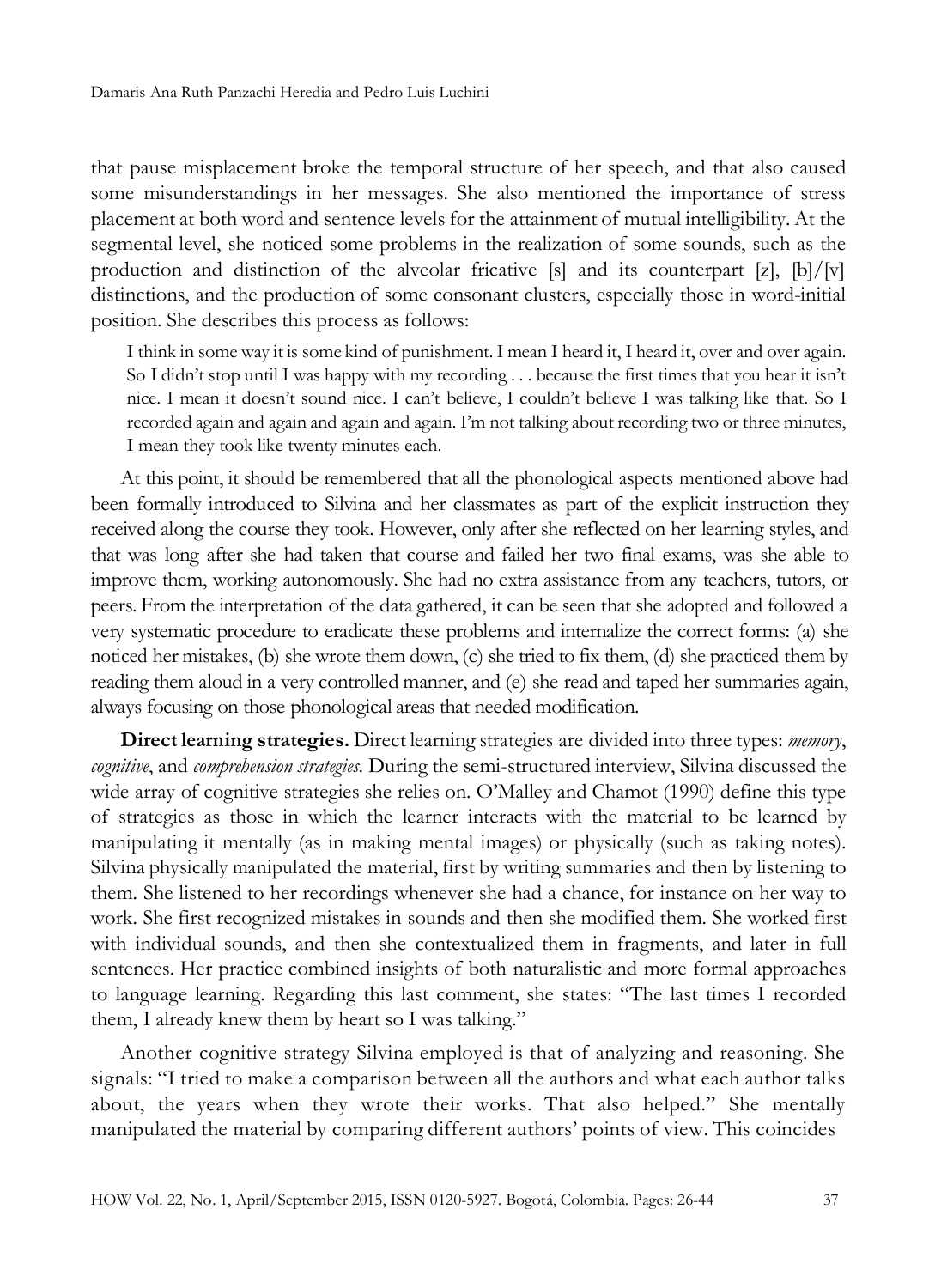with data coming from the survey in which she defines herself as a leveler, that is, someone who is "likely to clump material together in order to remember it by eliminating or reducing differences, and by focusing almost exclusively on similarities" (Cohen et al., 2009, p. 160). Silvina's varied use of direct learning strategies was complemented by her use of indirect ones.

**Indirect learning strategies.** Indirect learning strategies are divided into three types: *metacognitive*, *affective*, and *social strategies.* Silvina effectively employs a wide array of metacognitive strategies. O'Malley and Chamot (1990) define these types of strategies as those which involve executive processes, such as planning for learning, monitoring one's comprehension and production, and evaluating how well one has achieved a learning objective. Ehrman and Oxford (1990) further subdivide metacognitive strategies into centering, arranging and planning, and evaluating learning. Silvina realized she had to modify her rote learning style to succeed if she meant to become a better language learner. She focused on relating new material to her prior knowledge. In the interview, she referred to it as "going beyond." In Ehrman and Oxford's taxonomy, her strategy falls into centering learning, over-viewing and linking with already known material. O'Malley and Chamot (1990) strongly recommend that teachers should have their students use metacognitive strategies. They further claim that learners who organize new information and consciously relate it to existing knowledge learn better than those who simply memorize by rote learning.

As an advanced learner, Silvina employed a wide variety of metacognitive strategies. These are used to plan, manage, and control the learning process. Silvina determined her own objectives and the way in which she would accomplish them. She took charge of her learning process and organized her learning approach. She decided how much time she would devote to complete different kinds of tasks. Ma and Oxford (2014) offer two plausible explanations as to why metacognitive strategies are so important to advanced learners. On the one hand, advanced learners are more self-regulated, so they may use more metacognitive strategies in their learning process. On the other hand, it might be possible that as advanced learners become more flexible in implementing different metacognitive strategies, they learn to become more self-regulated. Although a correlation between these two variables has not been observed yet, it can be stated that to reach their linguistic goals, advanced learners organize their learning process by employing metacognitive strategies.

Another very important strategy Silvina employed was evaluating and monitoring her own production. While listening to her recordings, she was able to spot mistakes in her production. In reference to this, she said: "You should find out where you sound the way you don't want to sound."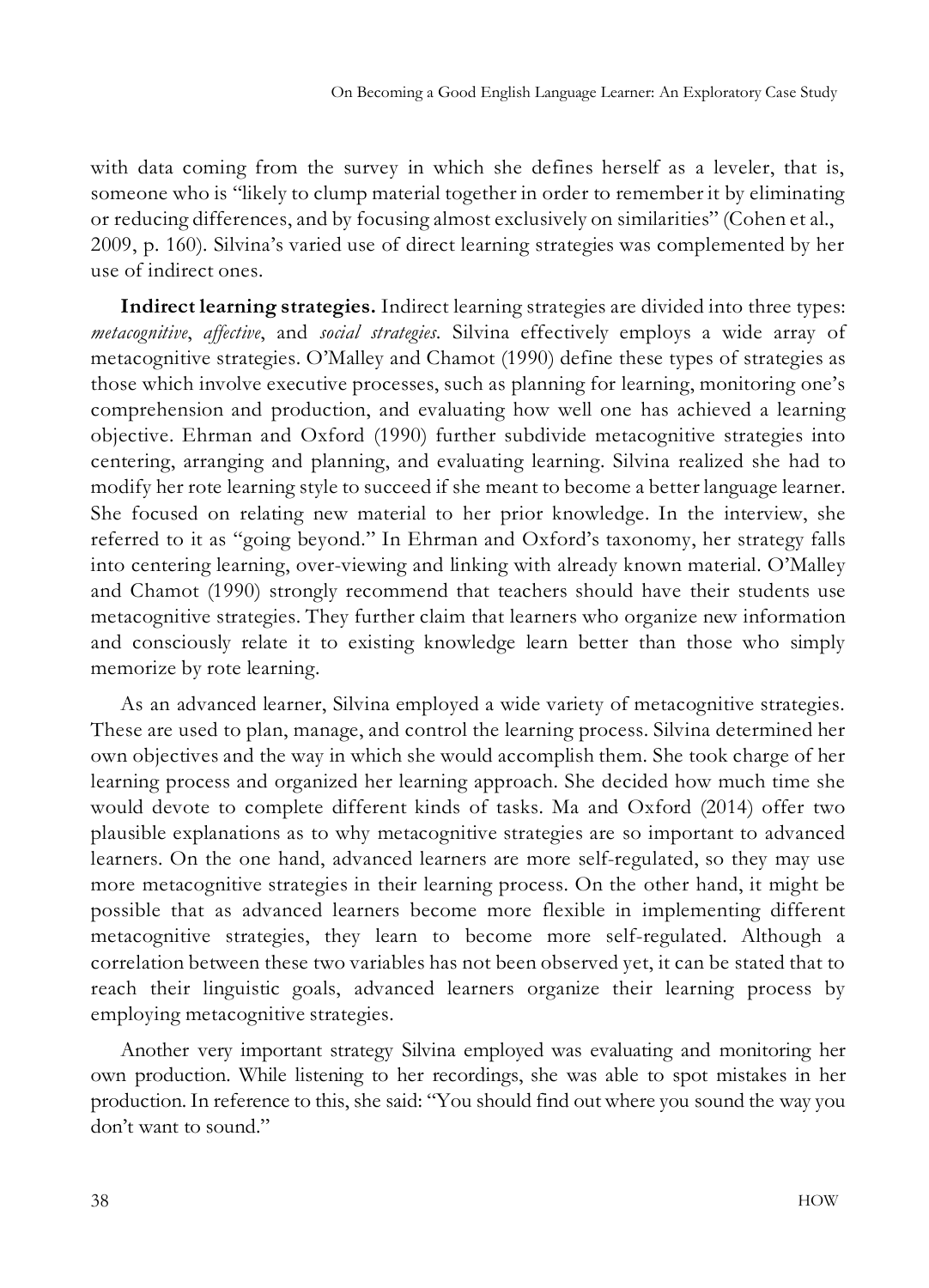Silvina constantly evaluated her performance. In fact, she used her mistakes in L2 to identify her weak areas and to understand why she was making those mistakes. This varied use of multiple indirect learning strategies accounts to a great extent for Silvina's success in becoming a GLL.

### **Conclusion**

The objective of this case study was to explore the learning processes which have led an unsuccessful student to become a GLL. To do so, we initially presented three research questions which have been promptly addressed in the Data Analysis and Findings section above. We have also discussed the language learning strategies that most GELLs often use and compared them to the ones deployed by Silvana throughout her learning process on her way to becoming a GLL. Two different instruments for data collection were used: (1) a learning style survey, and (2) an in-depth, semi-structured interview. One of the key aspects of this study has been the manner in which the subject monitored and self-directed her learning process autonomously. Griffiths and Oxford (2014) predict that "there will be an increasing groundswell of interest in definitions that emphasize learners' strategic self-regulation" (p. 8).

The insights provided in this study may be taken into account for teachers to better understand how they might help their students. Oxford et al. (2014) claim that language teachers, coaches, or counselors must be competent in successful strategy instruction to provide assistance for learners to become aware of the strategies available and their effectiveness for performing given tasks. This might be achieved by designing tasks which push learners to use metacognitive strategies; for example, tasks which encourage learners to notice gaps in their interlanguage by comparing and contrasting input/output and the distance to be covered to reach the desired level of L2 proficiency (Luchini, 2005, 2012, 2013). Teachers may also discuss with their students how to organize their learning and how to set realistic goals. As regards learning styles, a practical suggestion for teachers might be to "pair one student with another student who has a different learning style, so that learners can emulate the desirable strategies of the other person and incorporate them into their own styles" (Ma & Oxford, 2014, p. 112).

This study may also be useful for other students facing similar challenges to the one depicted by Silvina, who wanted to achieve individual self-development. We hope that this work may contribute to the coming together of English language teachers, strategy researchers, and theorists around the central cognitive and metacognitive aspects of language learning strategies. This joint work should have a positive impact on L2 learners' language development, a fact that will allow them to achieve their desired linguistic goals and eventually become better language learners (Griffith & Oxford, 2014).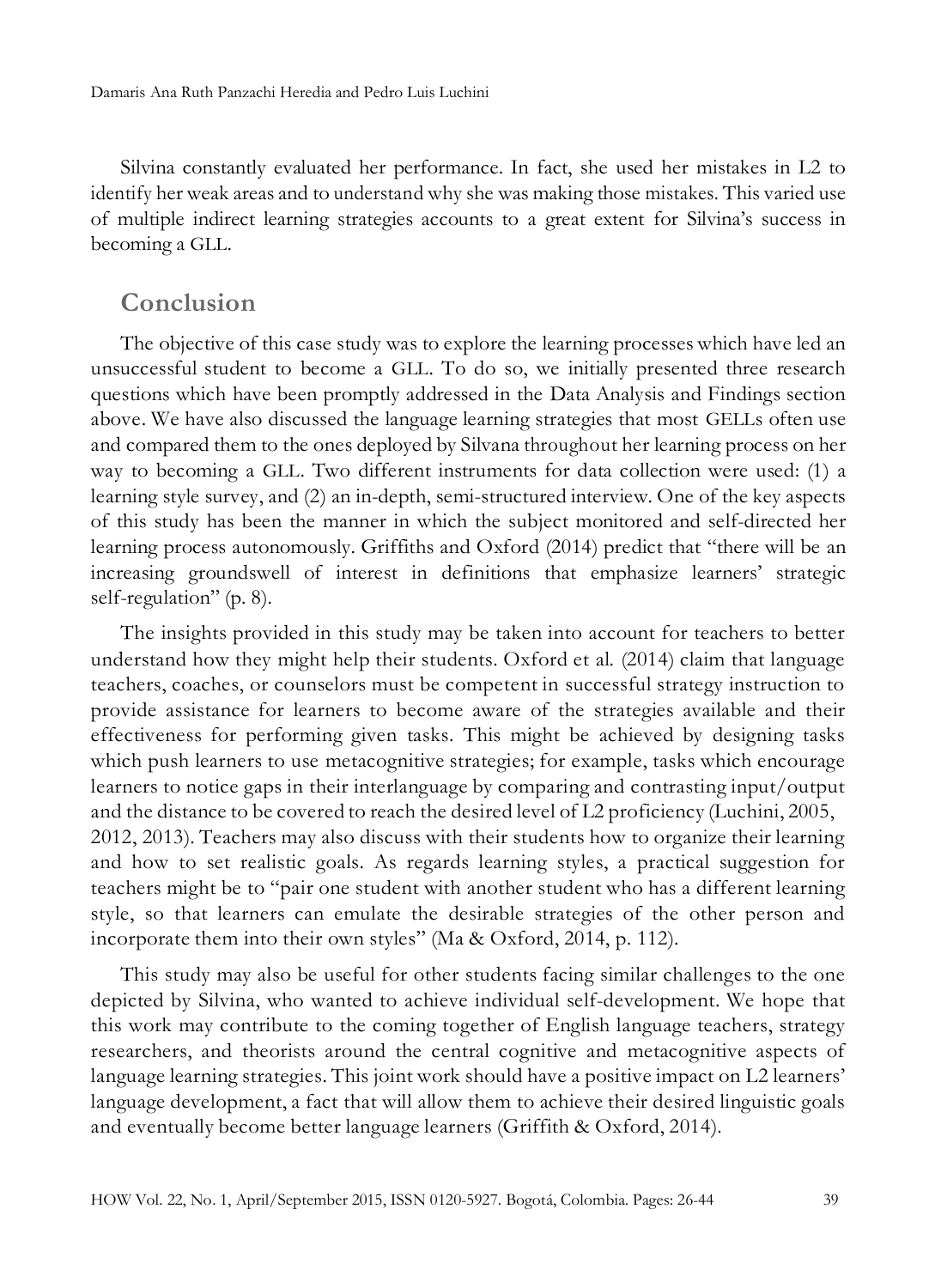#### **References**

- Cohen, A. D., Oxford, R. L., & Chi, J. C. (2009). Learning style survey: Assessing your own learning styles. In B. Kappler Mikk, A. D. Cohen, R. M. Paige, J. C. Chi, J. P. Lassegard, M. Maegher, & S. J. Weaver (Eds.), *Maximizing study abroad: An instructional guide to strategies for language and culture learning and use* (pp. 153-161)*.* Minneapolis, MN: CARLA. Retrieved from http:// [www.carla.umn.edu/maxsa/documents/LearningStyleSurvey.pdf.](http://www.carla.umn.edu/maxsa/documents/LearningStyleSurvey.pdf)
- Cohen, L., Manion, L., & Morrison, K. (2000). *Research methods in education*. London, UK: Routledge Falmer. [http://dx.doi.org/10.4324/9780203224342.](http://dx.doi.org/10.4324/9780203224342)
- Ehrman, M., & Oxford, R. (1990). Adult language learning styles and strategies in an intensive training setting. *The Modern Language Journal, 74*(3), 311-327. <http://dx.doi.org/> 10.1111/j.1540-4781.1990.tb01069.x.
- Griffiths, C., & Oxford, R. L. (2014). The twenty-first century landscape of language learning strategies: Introduction to this special issue. *System, 43* (1), 1-10. <http://dx.doi.org/> 10.1016/j.system.2013.12.009.
- Luchini, P. L. (2005). A new approach to teaching pronunciation: An exploratory case study. *The Journal of Asia TEFL, 2*(2), 35-62.
- Luchini, P. L. (2012). An experimental study on ELF pronunciation integrating a language awareness component. *Journal of English as an International Language, 7*(2), 57-79.
- Luchini, P. L. (2013). Evaluación de efectividad en la implementación de dos propuestas pedagógicas para la enseñanza de la pronunciación inglesa [Assessment of the effectiveness of two pedagogical proposals for the teaching of English pronunciation]. In Rezano, S. y Hlavacka, L. (Eds.) *Lenguas extranjeras. Aportes teóricos-descriptivos y propuestas pedagógicas* (pp. 145-162)*.* Mendoza, AR: Editorial de la Facultad de Filosofía y Letras de la Universidad Nacional de Cuyo y Sociedad Argentina de Lingüística.
- Ma, R., & Oxford, R. L. (2014). A diary study focusing on listening and speaking: The evolving interaction of learning styles and learning strategies in a motivated, advanced ESL learner. *System, 43*, 101-113. [http://dx.doi.org/10.1016/j.system.2013.12.010.](http://dx.doi.org/10.1016/j.system.2013.12.010)
- Naiman, N., Frolich, M., Stern, H., & Todesco, A. (1996). *The good language learner*. Toronto, CA: The Ontario Institute for Studies in Education.
- O'Malley, J. M., & Chamot, A. U. (1990). *Learning strategies in second language acquisition*. Cambridge, UK: Cambridge University Press. [http://dx.doi.org/10.1017/CBO9781139524490.](http://dx.doi.org/10.1017/CBO9781139524490)
- Oxford, R. L. (2002). Language learning strategies in a nutshell: Update and ESL suggestions. In J. C. Richards & W. A. Renandya (Eds.), *Methodology in language teaching*: *An anthology of current practice* (pp. 124-132). Cambridge, UK: Cambridge University Press. <http://dx.doi.org/> 10.1017/CBO9780511667190.018.
- Oxford, R. L., Rubin, J., Chamot, A. U., Schramm, K., Lavine, R., Gunning, P., & Nel, C. (2014). The learning strategy prism: Perspectives of learning strategy experts. *System, 43*, 30-49. [http://dx.doi.org/10.1016/j.system.2014.02.004.](http://dx.doi.org/10.1016/j.system.2014.02.004)
- Rubin, J. (1975). What the "good language learner" can teach us. *TESOL Quarterly, 9*(1), 41-51. [http://dx.doi.org/10.2307/3586011.](http://dx.doi.org/10.2307/3586011)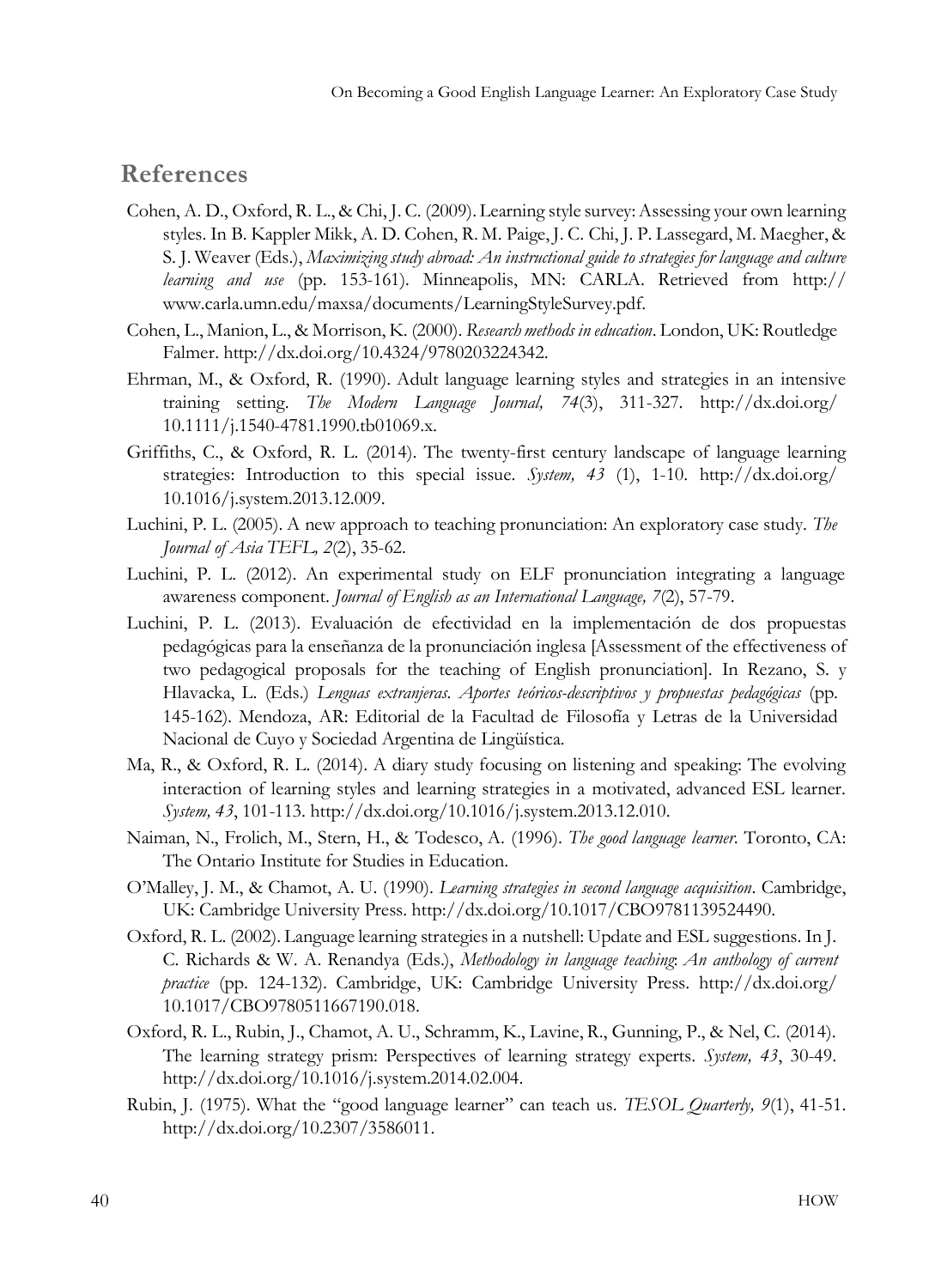- Schmidt, R. W. (1983). Interaction, acculturation, and the acquisition of communicative competence: A case study of an adult. In N. Wolfson & E. Judd (Eds.), *Sociolinguistics and language acquisition* (pp. 137-174). Rowley, MA: Newbury House.
- Skehan, P. (1995). Analysability, accessibility, and ability for use. In G. Cook & B. Seidlhofer (Eds.), *Principle and practice in applied linguistics: Studies in honour of H. G. Widdowson* (pp. 91-106). Oxford, UK: Oxford University Press.

## **The Authors**

**Damaris Ana Ruth Panzachi Heredia** holds a BA in ELT, Universidad Nacional del Mar del Plata (UNMDP, Argentina). She is an assistant teacher of *Lengua Inglesa III*  at Swarn Translator Program, UCAECE Mar del Plata, Argentina. Her main areas of interest are speaking skill development, corpus linguistics, and ELT.

**Pedro Luis Luchini** is an ELT graduated from UNMDP, Argentina. He holds an MA in ELT and Applied Linguistics, King's College, University of London, UK. He also holds a Doctorate in Letters, UNMDP, and is a full-time professor at UNMDP.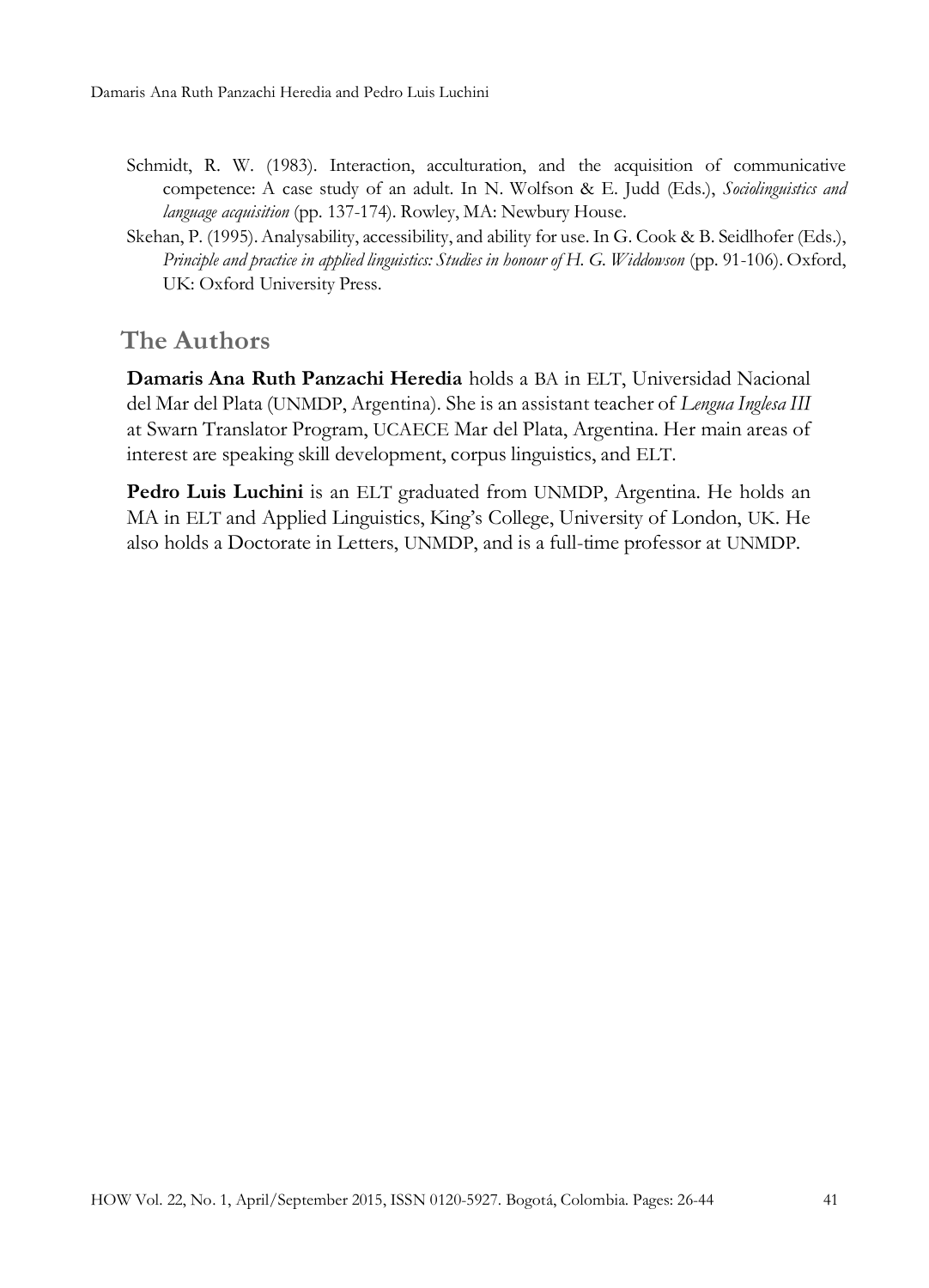# **Appendix 1: Learning Style Survey: Assessing Your Own Learning Styles (Adapted From Cohen et al., 2009)**

The Learning Style Survey is designed to assess your general approach to learning. It does not predict your behavior in every instance, but it is a clear indication of your overall style preferences. For each item, circle the response that represents your approach. Complete all items. There are 11 major activities representing 12 different aspects of your learning style. When you read the statements, try to think about what you usually do when learning. It typically takes about 30 minutes to complete the survey. Do not spend too much time on any item—indicate your immediate feeling and move on to the next item.

For each item, circle your response:

 $0 =$  Never,  $1 =$  Rarely,  $2 =$  Sometimes,  $3 =$  Often,  $4 =$  Always

**Part 1:** How I Use My Physical Senses

**Part 2:** How I Expose Myself to Learning Situations

**Part 3:** How I Handle Possibilities

**Part 4:** How I Deal With Ambiguity and With Deadlines

**Part 5:** How I Receive Information

**Part 6:** How I Further Process Information

Part 7: How I Commit Material to Memory

**Part 8:** How I Deal With Language Rules

**Part 9:** How I Deal With Multiple Inputs

**Part 10:** How I Deal With Response Time

**Part 11:** How Literally I Take Reality

#### **Understanding your totals**

Once you have totaled your points, write the results in the blanks below. Circle the higher number in each part (if they are close, circle both). Read about your learning styles on the next page.

Part 1: Part 5: Part 9:

A Visual Global Field-Independent

B \_\_\_\_ Auditory \_\_\_\_\_ Particular \_\_\_\_\_ Field-Dependent

C \_\_\_\_Tactile/Kinesthetic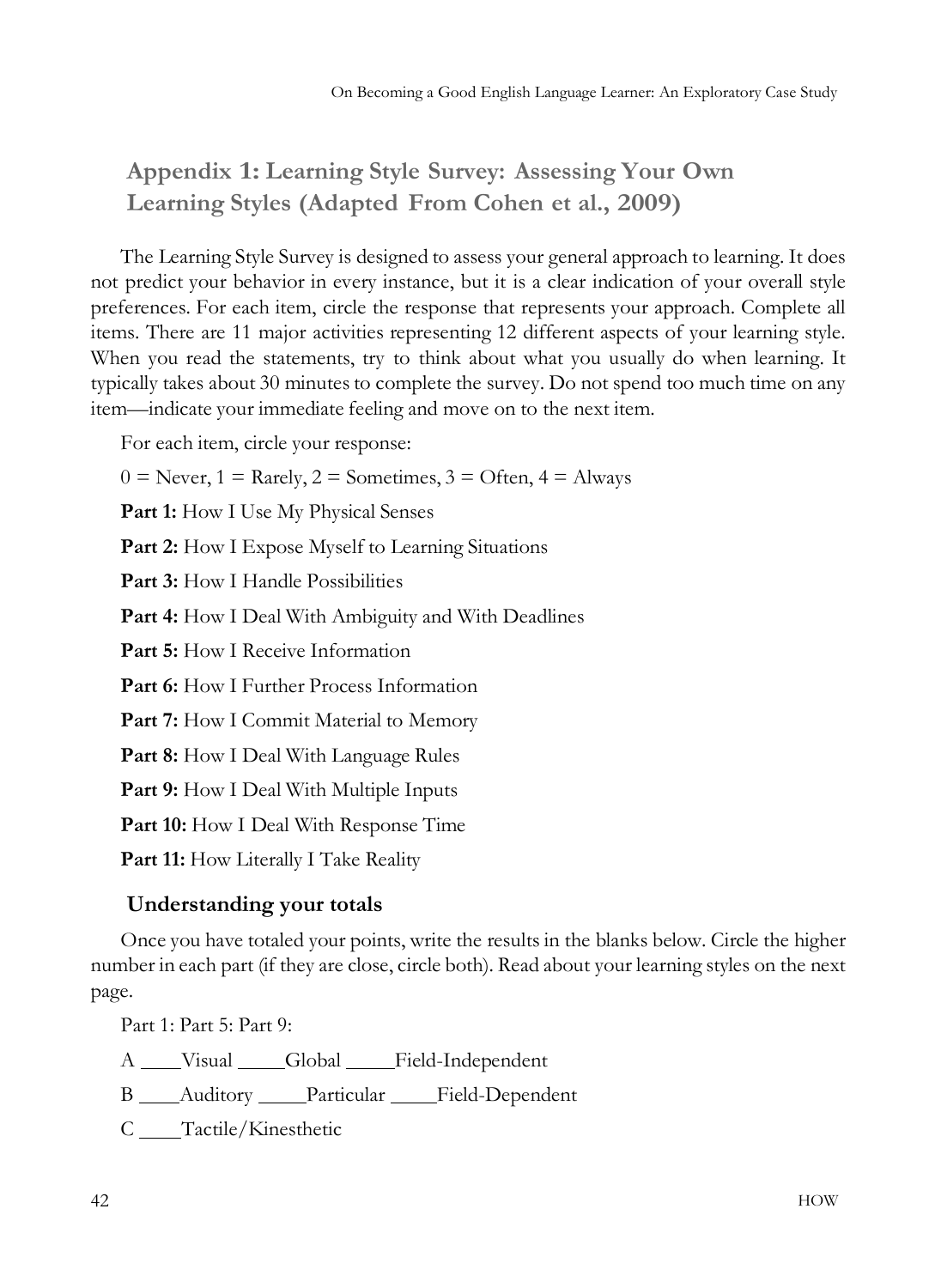Part 2: Part 6: Part 10: A **Extroverted** Synthesizing Impulsive B Introverted Analytic Reflective Part 3: Part 7: Part 11: A \_\_\_\_Random-Intuitive \_\_\_\_\_Sharpener \_\_\_\_\_Metaphoric B \_\_\_Concrete-Sequential \_\_\_\_\_Leveler \_\_\_\_\_Literal Part 4: Part 8: A Closure-Oriented Deductive

B \_\_\_ Open \_\_\_\_\_ Inductive